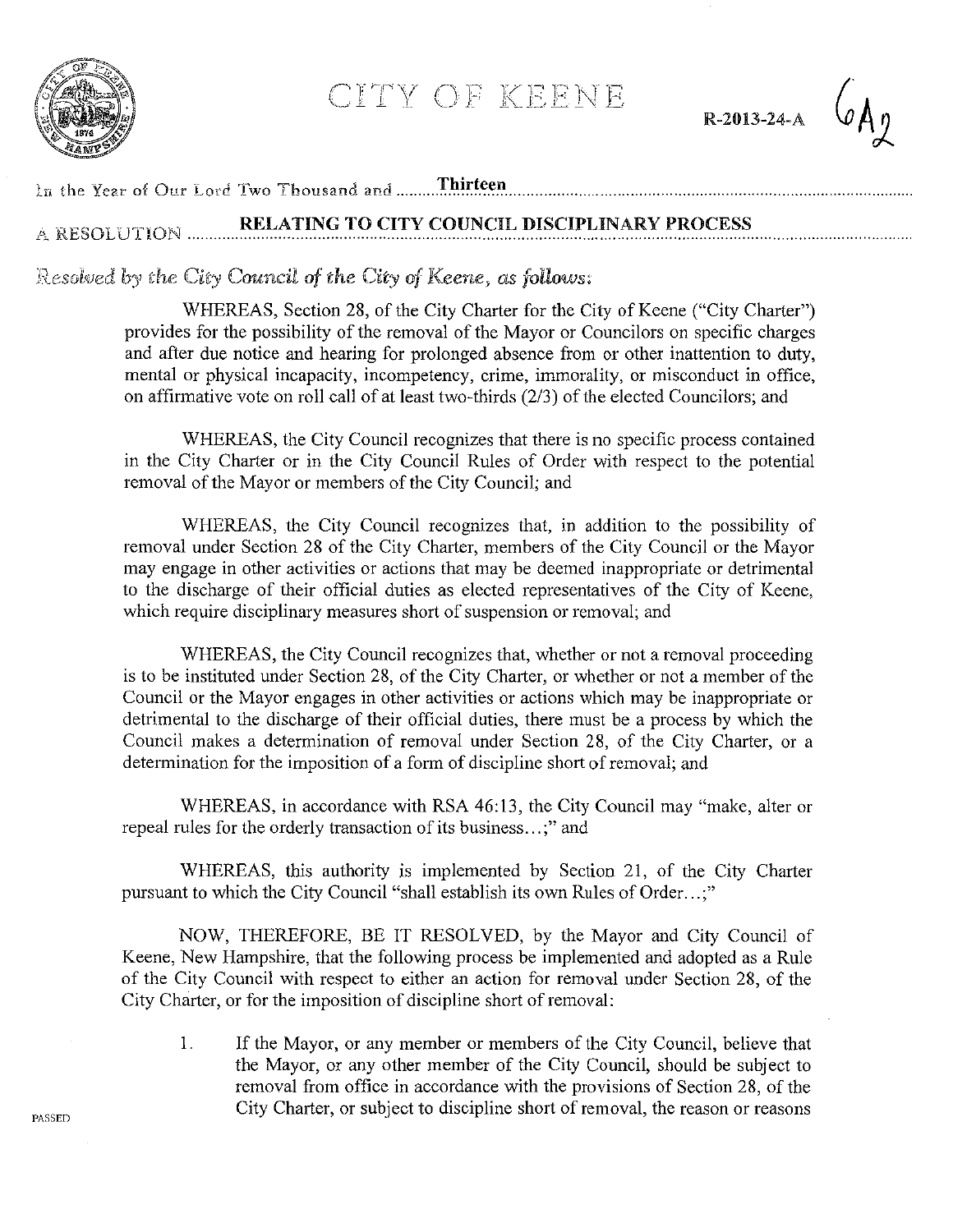therefore shall be enumerated in a written complaint and presented by the Mayor or complaining member(s) ("Complainant(s)") to the full City Council for a vote on whether or not to proceed with the following disciplinary process. The complaint shall state specific facts for such disciplinary action, including removal based on one or more of the specific reasons justifying removal under Section 28.

- 2. The City Council shall vote on the request for the disciplinary process at the next regularly scheduled City Council meeting after the filing of the complaint with the City Clerk. The Complainant(s) and the individual(s) subject to the complaint ("Respondent(s)") shall present in summary fashion their respective positions for and against proceeding with the request for the disciplinary process. At the conclusion of the presentations a proper motion shall be made to implement the disciplinary process. If the motion receives a second, the City Council shall deliberate the motion. At the conclusion of the deliberations, the City Council shall vote on the motion. A motion to proceed with the disciplinary process shall require a two-thirds (2/3) roll call vote of the City Council members present at the meeting. All members of the City Council present at the meeting shall vote on the motion.
- 3. If the City Council fails to adopt the motion to proceed with the disciplinary process by a (2/3) roll call vote, then the matter shall be closed. If the City Council votes to implement the disciplinary process, then the matter shall be referred to the City Council Disciplinary Committee for further investigation.
- 4. The City Council Disciplinary Committee shall consist of the chairman of each of the City Council standing committees with two (2) additional City Councilors chosen by the Mayor. Neither the Complainant(s), nor the Respondent(s) shall be a member of the City Council Disciplinary Committee. In the event that any such member is a chairman of a City Council standing committee, then the vice-chairman of that committee shall sit in his or her place on the City Council Disciplinary Committee. In the event that the chairman or the vice-chairman are both ineligible to sit on the City Council Disciplinary Committee, then the Mayor shall select their replacements. In the event that the Mayor is the individual requesting the disciplinary process, or is subject to the request for the disciplinary process, then the members to be selected by the Mayor shall be selected by the first eligible chairman in successive order of the Finance, Organization and Personnel Committee, or the Planning, License and Development Committee, or the Municipal Services, Facilities and Infrastructure Committee, or their successor committees in existence at the time of the proceedings.
- 5. The City Council Disciplinary Committee shall convene no earlier than ten  $(10)$  days and no later than twenty days  $(20)$  following the City Council action to proceed with the disciplinary process, and shall investigate the request for disciplinary action. Prior notice of the date, time, and place of the meeting(s) shall be provided to all interested parties, but not less than five (5) days' prior to the date of the initial meeting. The Complainant(s) and the Respondent(s) hall have the opportunity to present their respective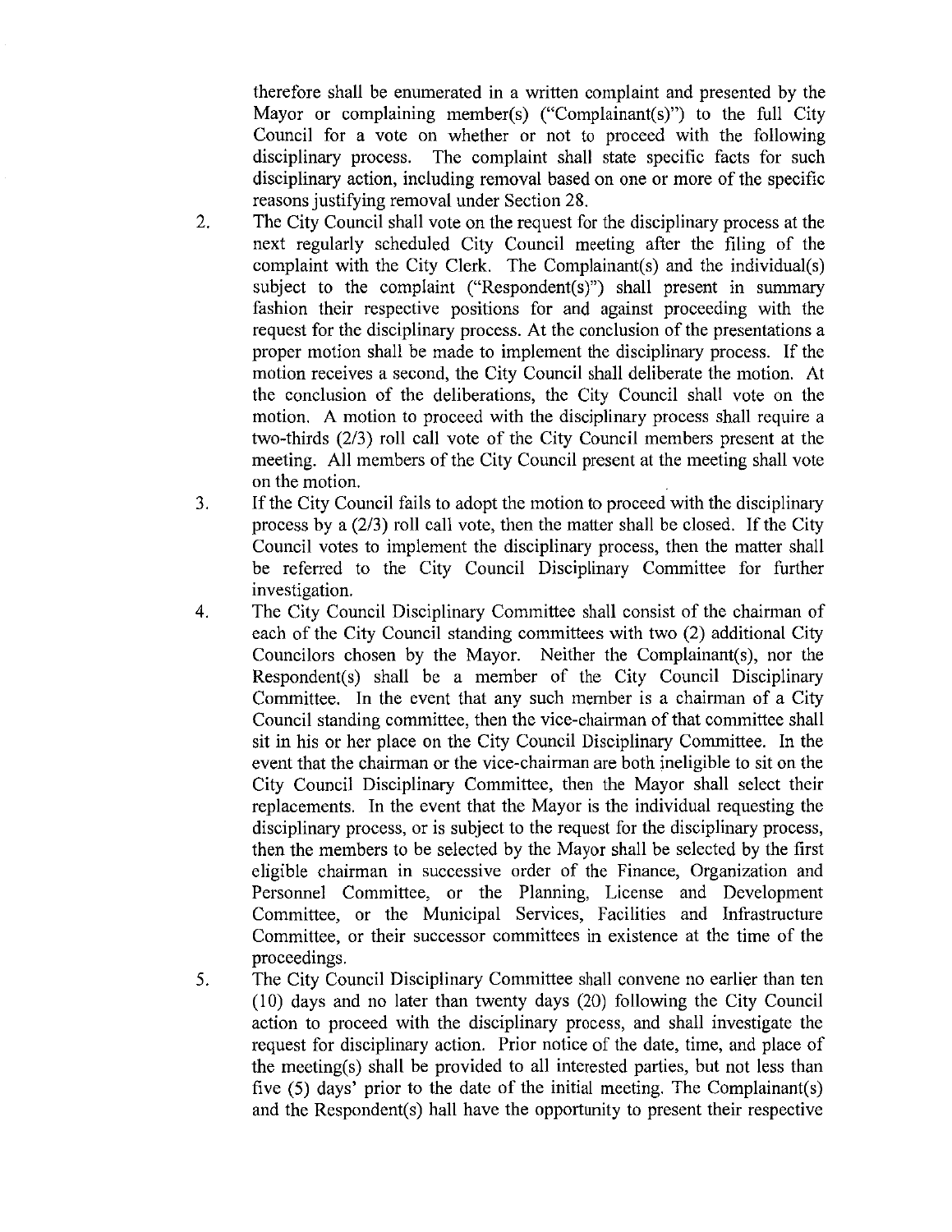positions with respect to the request for disciplinary action and to be heard on the question. The Complainant(s) shall proceed first, followed by the Respondents. No other individual or City Council member shall participate in the proceedings except as required by, or with the approval of, the committee. Each side may be represented by independent legal counsel of their choosing to present the reasons for the complaint or the reasons against the complaint. The chairman shall chair the proceedings, and the City Council Disciplinary Committee may be assisted by the City Attorney or other legal counsel during all aspects of the investigation. The Rules of Evidence shall not strictly apply to the investigation by the City Council Disciplinary Committee, and the Committee may obtain and consider any and all evidence, testimony or other information it believes relevant to the investigation.

- 6. Upon the completion of the investigation of the complaint, the City Council Disciplinary Committee shall deliberate the question. Upon the completion of the deliberations, the Committee shall make a recommendation to the full City Council in the form of a proper motion. That motion shall be to either dismiss the complaint as not well founded, or to recommend that the City Council proceed with disciplinary action with respect to the complaint. The motion shall contain sufficient findings of fact referencing the investigation to support the Committee's recommendation.
- 7. The recommendation of the City Council Disciplinary Committee shall be acted upon by the full City Council at the next regularly scheduled meeting following the recommendation of the City Council Disciplinary Committee. Action on the recommendation of the City Council Disciplinary Committee shall require a two-thirds (2/3) roll call vote of all the City Council members present at the meeting. If the recommendation of the City Council Disciplinary Committee is to dismiss the complaint as not well founded, and if the recommendation is approved by two-thirds (2/3) roll call vote, then the matter shall be closed. If the recommendation is to dismiss the complaint, and the recommendation is not approved by a two-thirds (2/3) roll call vote, or if the recommendation is to proceed with disciplinary action and the recommendation is approved two-thirds (2/3) roll call vote, then the City Council shall hold further hearing on the complaint.
- 8. If further hearing is required after the vote of the City Council on the recommendation from the City Council Disciplinary Committee, then the City Council shall schedule a date and time for further hearing before the City Council with sufficient prior notice to the Complainant(s) and to the Respondent(s) to prepare for the hearing, but no less than five (5) days' prior to the date of the hearing. The Complainant(s) and the Respondent(s) shall be provided with a copy of the complaint and the City Council Disciplinary Committee's recommendation at the time of the hearing notice. The Complainant(s) shall proceed first, followed by the Respondent(s). Each side shall have an opportunity for rebuttal. No other individual shall participate in the proceedings except with the approval of the Mayor or as may be necessary to present the complaint or the defense against the complaint. Members of the City Council may ask clarification questions of the participants directed through the Mayor. The Complainant(s) and the